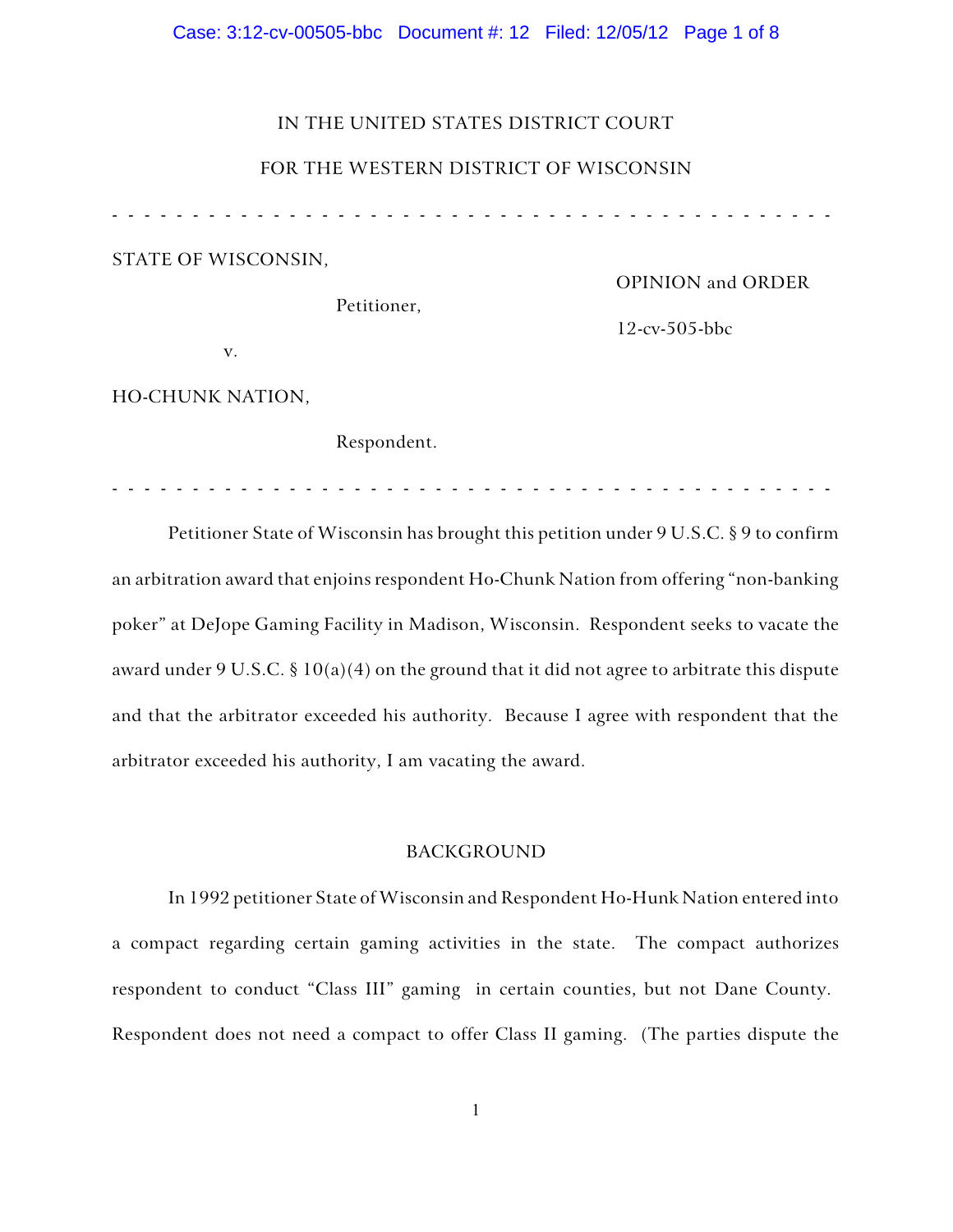# Case: 3:12-cv-00505-bbc Document #: 12 Filed: 12/05/12 Page 2 of 8

meaning of "Class II" and "Class III" gaming.) In 2003 the parties executed the "Second Amendment" to the compact, under which respondent would be permitted to offer "Class III" gaming at its DeJope Gaming Facility in Madison, Wisconsin (a "Class II" facility) if voters approved it in a referendum. Although a referendum was placed on the ballot in 2004, it failed to pass. The compact includes an arbitration clause that applies to a dispute that "arises between the Parties regarding the interpretation or enforcement of the Compact."

In 2009 the National Indian Gaming Commission issued an advisory opinion that non-banking poker games are Class II games "when played according to any Wisconsin state rules on hours of operation and the sizes of wagers and pots." Dkt. #6-2, ¶ 44. In a "nonbanking game," the players compete against each other rather than the house.

In November 2010 respondent began offering non-banking poker at the DeJope facility. In December 2010 petitioner initiated an arbitration proceeding against respondent in which it "dispute[d] that [respondent] is permitted to operate poker at DeJope under the Indian Gaming Regulatory Act, 25 U.S.C. §§ 2701, et seq. ('IGRA') and the terms of the Compact because it is a Class III game." Dkt. #1-3. In its brief, petitioner argued that respondent "is violating the Class III gaming compact with the state by conducting poker at the DeJope facility." Dkt. #6-6 at 7. However, petitioner devoted the bulk of its brief to arguing that non-banking poker did not meet the definition for "Class II gaming" under the Indian Gaming Regulatory Act.

On May 1, 2012, the arbitrator issued his decision. He identified the "sole question"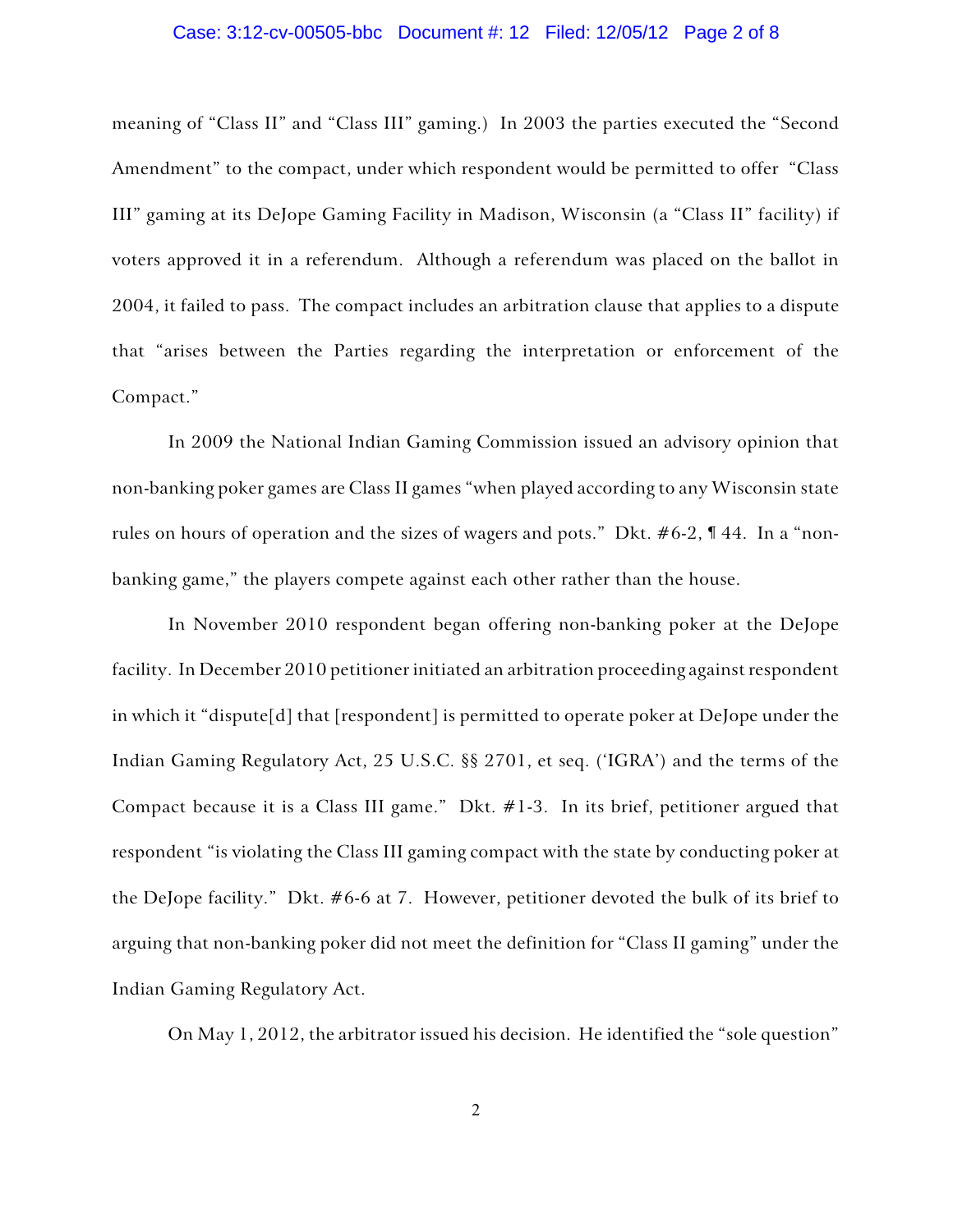# Case: 3:12-cv-00505-bbc Document #: 12 Filed: 12/05/12 Page 3 of 8

as whether respondent "is permitted to offer non-banking poker" at DeJope. Dkt. #6-17 at 1. Although the arbitrator began his analysis with the compact, he concluded his short discussion by stating that "DeJope . . . is not governed by the Compact. There is no Class III tribal-state compact that covers the facility." Id. at 2.

The remainder of the arbitrator's opinion was devoted to the question "whether the non-banking poker the Nation is offering at DeJope is a Class II game (and is thus permissible) or a Class III game (and is thus not permissible unless the parties enter into a compact that covers that gaming facility)." Id. at 3. In answering that question, the arbitrator did not look to the compact, but only to federal and state law. In particular, the arbitrator looked to 25 U.S.C. § 2703(7)(A)(ii), which defines "class II gaming" to include card games that "are explicitly authorized by the laws of the State" or "are not explicitly prohibited by the laws of the State and are played at any location in the State, but only if such card games are played in conformity with those laws and regulations (if any) of the State regarding hours or periods of operation of such card games or limitations on wagers or pot sizes in such card games." Poker did not meet this definition because the Wisconsin Constitution expressly prohibits it. Id. at 4-9. The arbitrator concluded that respondent "is not permitted to offer this non-banking system at DeJope, unless the parties enter into a tribal-state compact that specifically allows this game at that facility." Id. at 10.

# OPINION

"The first question in every case is whether the court has jurisdiction." Avila v.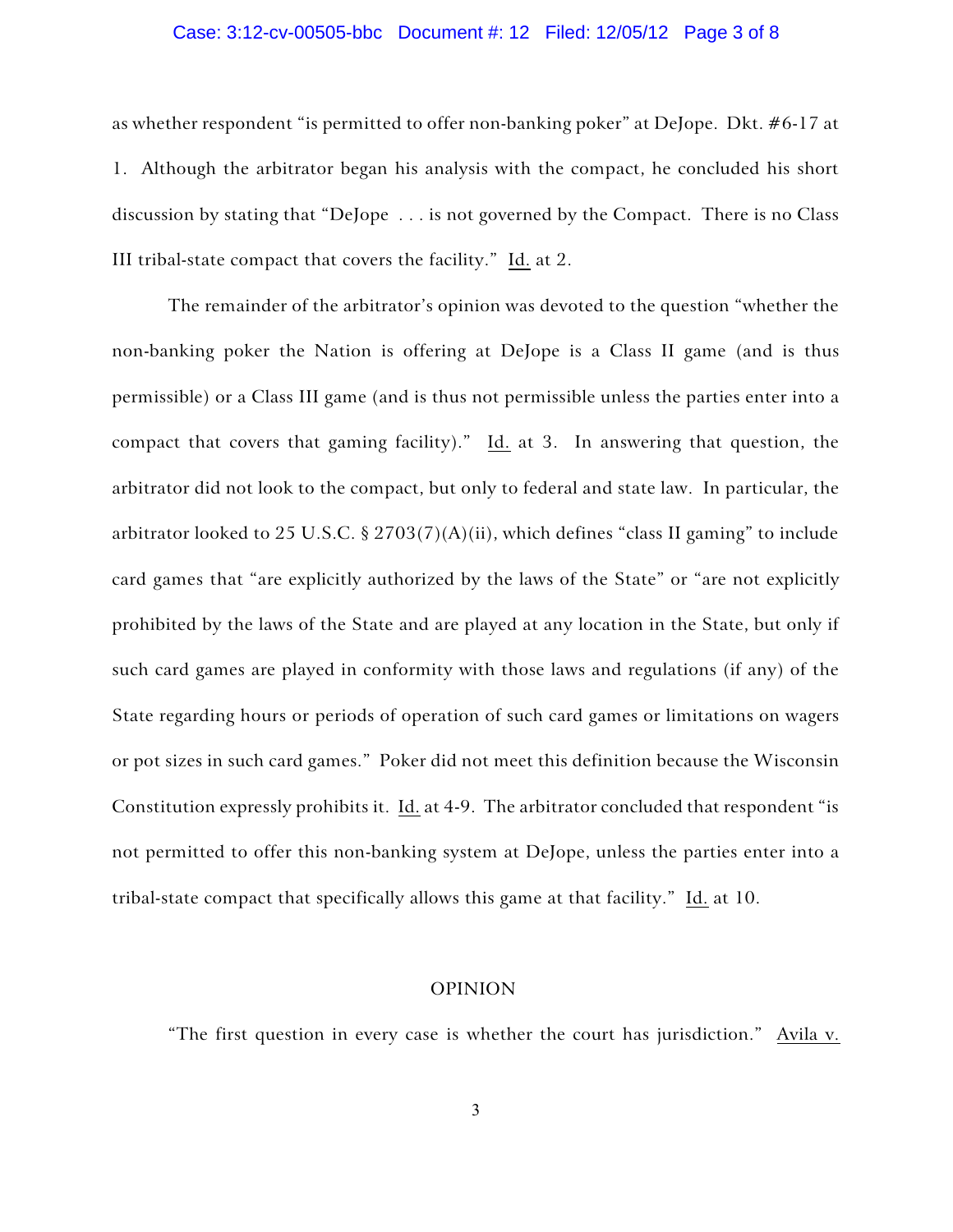Pappas, 591 F.3d 552, 553 (7th Cir 2010). In an order dated November 13, 2012, dkt. #9, I questioned whether this court had subject matter jurisdiction to decide the petition. It is well established that the Federal Arbitration Act does not provide a basis for a federal court to exercise jurisdiction; any party bringing a claim under the FAA must point to another statute for that purpose. Vaden v. Discover Bank, 556 U.S. 49, 58-59 (2009). Although petitioner did not identify a basis for jurisdiction in its petition, in a footnote in its opening brief, it cited 25 U.S.C. § 2710(d)(7)(A)(ii), which creates a cause of action "to enjoin a class III gaming activity located on Indian lands and conducted in violation of any Tribal-State compact." Petitioner did not explain further, but I presumed its position was that jurisdiction is present because the parties' underlying dispute falls within that provision. Cf. Vaden, 556 U.S. at 62 ("A federal court may 'look through' a . . . petition [to compel arbitration] to determine whether it is predicated on an action that 'arises under' federal  $law.'$ ).

My initial review of the arbitrator's decision raised questions about whether 25 U.S.C.  $\S 2710(d)(7)(A)(ii)$  applied to this case. In his decision granting petitioner's request for relief, the arbitrator concluded that non-banking poker was a "Class III" game and that "the Nation is not permitted to offer" the game "unless the parties enter into a tribal-state compact that specifically allows that game" at the DeJope facility. Dkt. #1-4 at 10. Although the arbitrator's decision supported the view that the state is seeking "to enjoin a class III gaming activity located on Indian lands," it was not clear from the arbitrator's decision that the game was "conducted in violation of any Tribal-State compact." Rather, the arbitrator's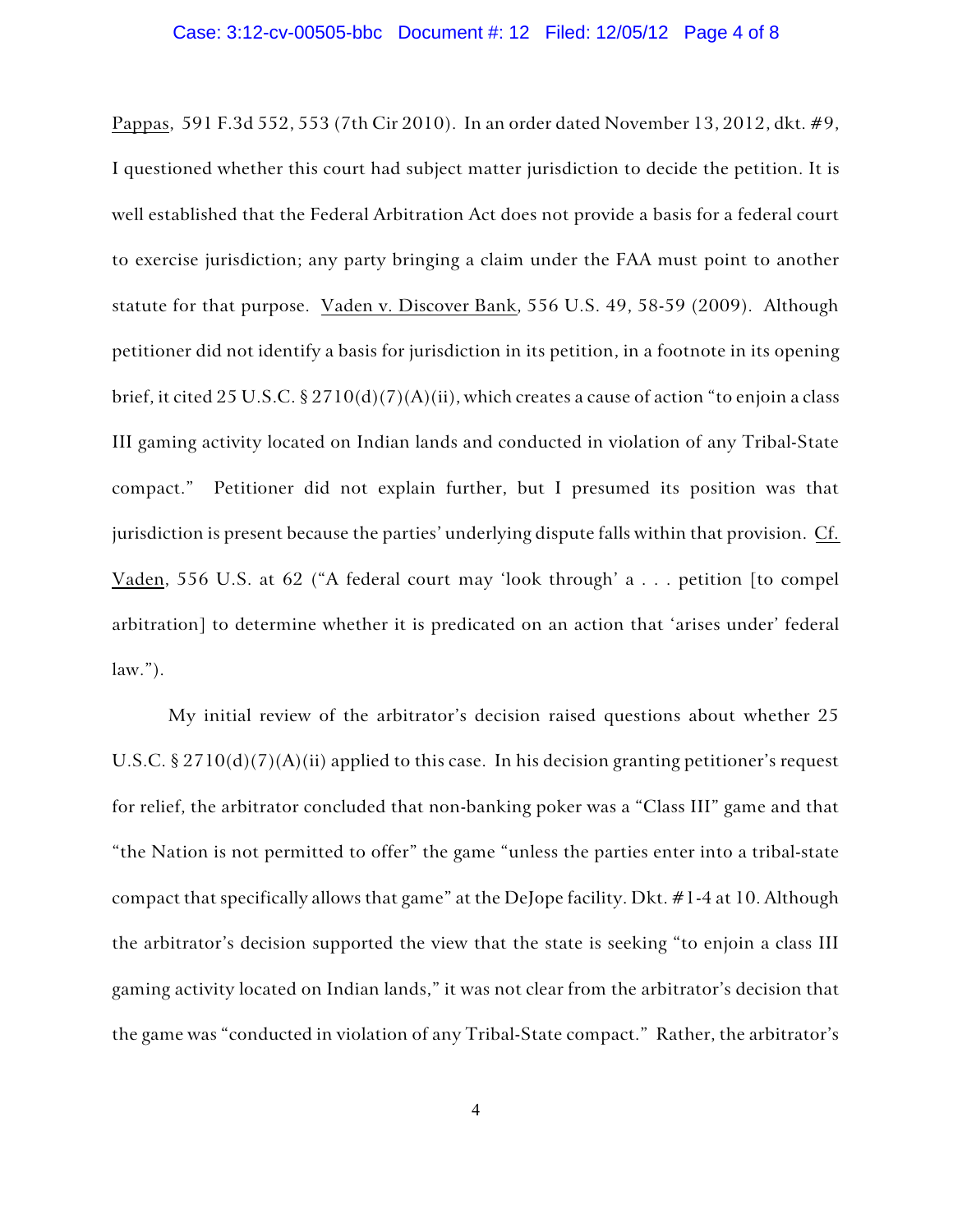# Case: 3:12-cv-00505-bbc Document #: 12 Filed: 12/05/12 Page 5 of 8

conclusion was that the parties *did not have* a compact that governed the poker game. Accordingly, I asked the parties to submit supplemental briefs on the jurisdictional question.

As it turns out, this question is related to respondent's petition to vacate the arbitrator's order. Respondent's position is that the parties' arbitration agreement is limited to issues related to interpretation and enforcement of the parties' compact, but the only question the arbitrator resolved was whether non-banking poker is a "Class II" or "Class III" game, which respondent says is determined by the Indian Gaming Regulatory Act and state law, not the compact. Because the arbitrator did not purport to interpret or enforce the compact in his decision, but relied entirely on state and federal law, respondent says that he went beyond what the arbitration agreement permitted him to do.

Although the questions on jurisdiction and the merits are related, I conclude that they require different answers. With respect to jurisdiction, a review of petitioner's arbitration demand and brief shows that at least part of its claim was that respondent was violating the compact by offering a Class III game at DeJope. Dkt. #6-6 at 7, 35. That is sufficient to fall under §  $2710(d)(7)(A)(ii)$ . Although respondent says that the arbitrator's decision did not address this issue, the general rule is that jurisdiction is determined by looking at the scope of the claims, not the decision maker's opinion. Vaden, 556 U.S. at 50.

With respect to the question whether the arbitrator exceeded his authority, petitioner acknowledges that the arbitration agreement is limited to "interpretation and enforcement of the Compact," dkt. #6-1, and that the question decided by the arbitrator was whether non-banking poker is a Class II or Class III game. However, petitioner believes that the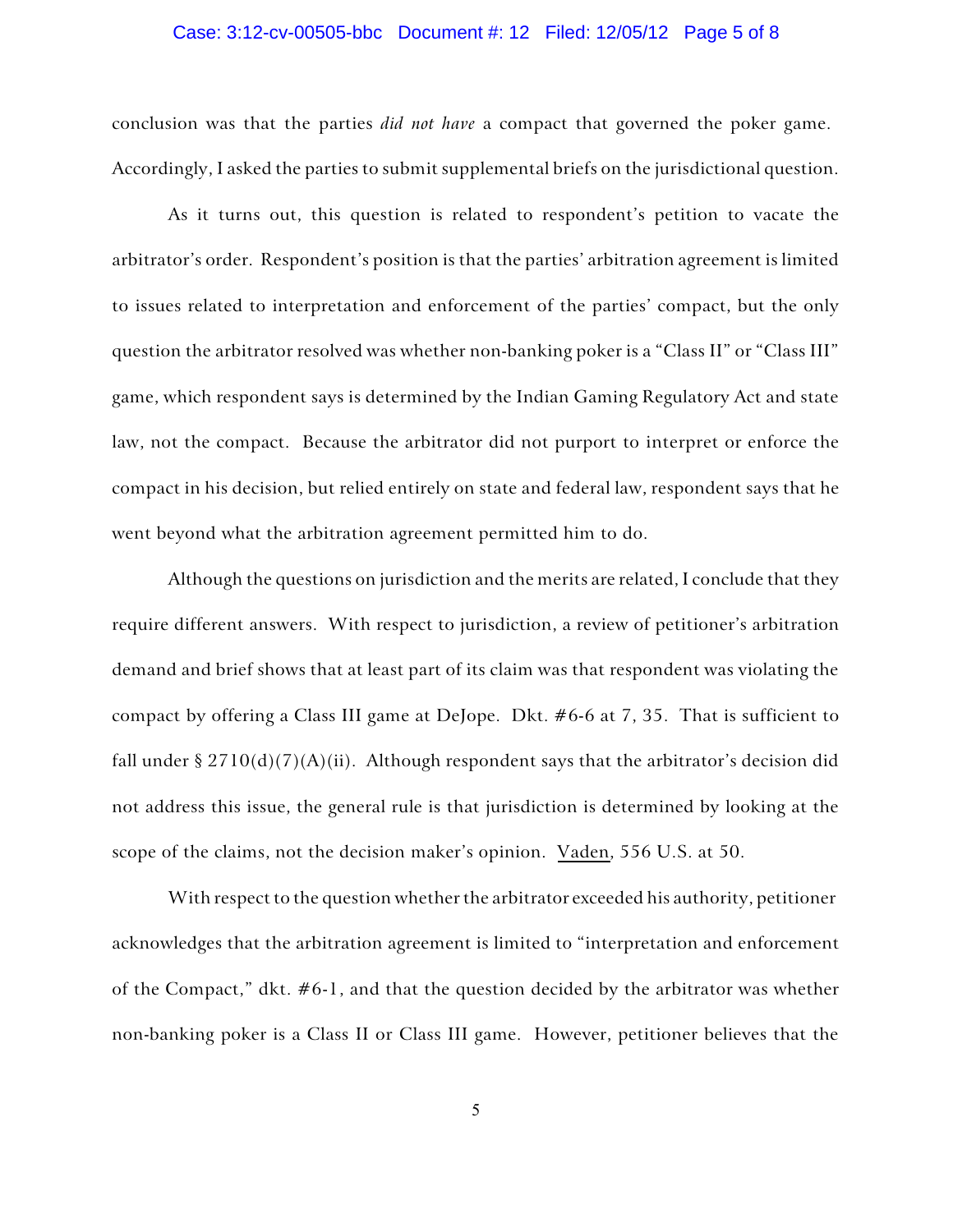# Case: 3:12-cv-00505-bbc Document #: 12 Filed: 12/05/12 Page 6 of 8

arbitrator acted within his authority, for two reasons. First, Section IV of the compact defines poker as a Class III game, so the arbitrator's determination is an interpretation of the compact. Second, even if a game's class is determined by federal and state law rather than the compact, the arbitrator's determination was permissible because it was a necessary first step to enforcing the compact's prohibition on Class III games in Section IV.

The problem with petitioner's arguments is that nothing in the arbitrator's decision suggests that he relied on the compact to support his determination that the non-banking poker is a Class III game or even that he found that respondent violated the compact. The arbitrator concluded that non-banking poker was a Class III game because of his interpretation of 25 U.S.C. § 2703(7)(A)(ii) and the Wisconsin Constitution. The only references to the compact that he made were that the dispute fell outside its scope. E.g., Dkt. #6-17 at ("Dejope, however, is not governed by the Compact."). Petitioner calls this "inartful phrasing" and says that the arbitrator meant to say that "[i]t is . . . a violation of the Compact to conduct the [poker] gaming at DeJope because Class III gaming is not 'permitted' by the Compact." Pet.'s Br., dkt. #10, at 6-7.

Unfortunately, the arbitrator did not explain why he believed Class III gaming was prohibited at DeJope. Although petitioner says that the arbitrator's opinion includes the implicit finding that respondent violated the compact, that is not necessarily the case. It may be that the arbitrator found that respondent violated the Indian Gaming Regulatory Act, which prohibits Class III gaming unless certain conditions are met. 25 U.S.C.A. §  $2710(d)$ . Regardless what the arbitrator meant, I cannot read in language that he did not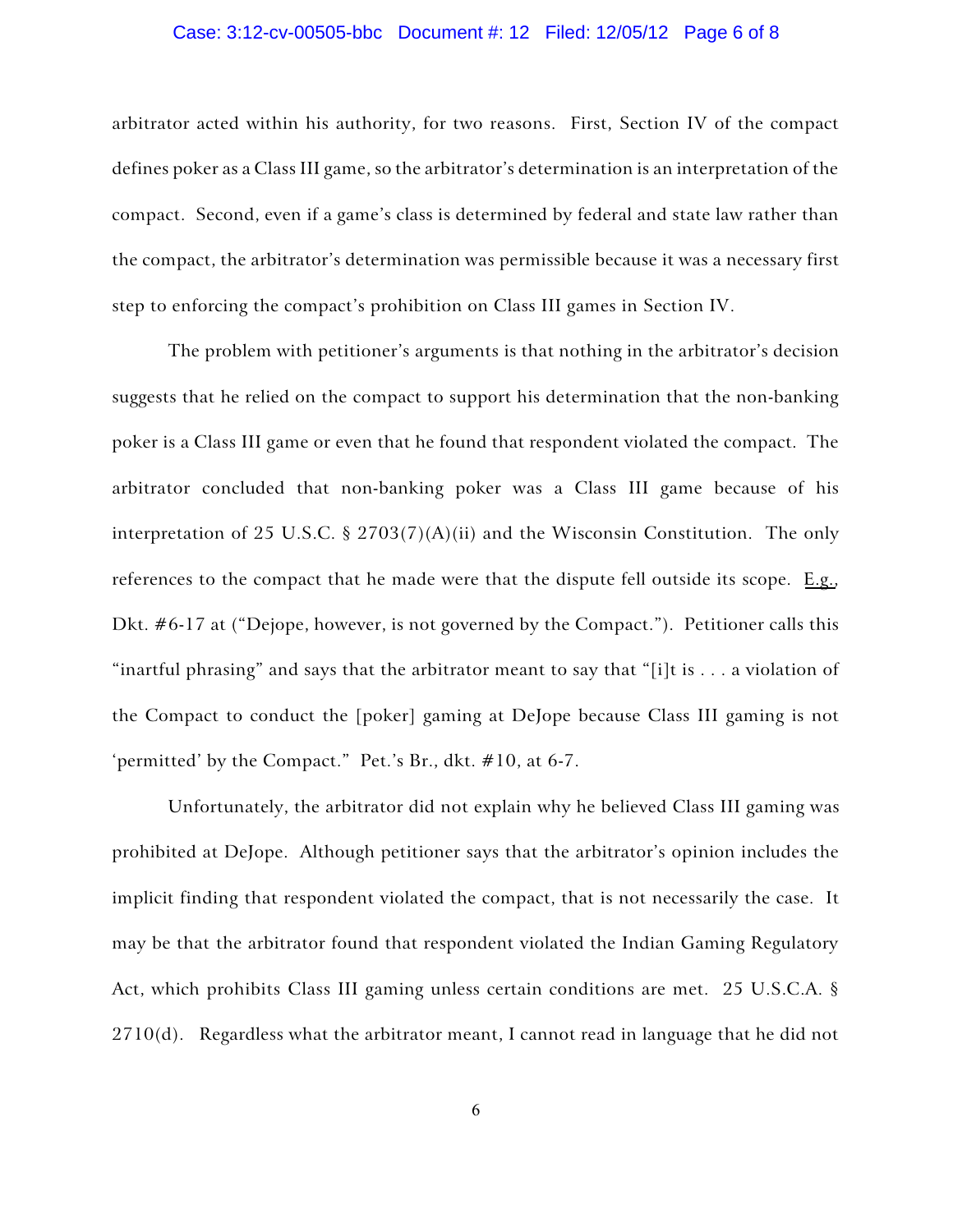# Case: 3:12-cv-00505-bbc Document #: 12 Filed: 12/05/12 Page 7 of 8

put in his decision. The bottom line is that the arbitrator explained his award as an interpretation and enforcement of federal and state law, not as an interpretation or enforcement of the compact. Accordingly, I conclude that the arbitrator exceeded his powers. in violation of  $\S 10(a)(4)$ .

Unfortunately, I cannot give the parties guidance on the extent to which the arbitrator could cure the deficiencies in his award by issuing a new award that relies explicitly on the compact. To begin with, any ruling on that issue by this court would be advisory. Further, respondent argues in its reply brief that, even if the parties' dispute falls within Section IV of the compact, as petitioner suggests, the arbitration agreement does not cover such a dispute. Resp.'s Br., dkt. #8, at 6 (citing Section XXIV of the compact) ("Unless the Parties agree otherwise, if a dispute arises regarding compliance with or the proper interpretation of the requirements of the Compact, as amended, under Sections IV (Authorized Class III Gaming), XXIII (Dispute Resolution), XXIV (Sovereign Immunity), XXXIV (Payment to the State), and XXV (Reimbursement of State Costs), the dispute shall be resolved by the United States District Court for the Western District of Wisconsin."). Because that issue has not been fully briefed, it would be premature to decide that issue now.

# ORDER

IT IS ORDERED that petitioner State of Wisconsin's petition to confirm the arbitrator's award, dkt. #1, is DENIED, and respondent Ho-Chunk Nation's petition to vacate the award, dkt. #4, is GRANTED. The clerk of court is directed to enter judgment